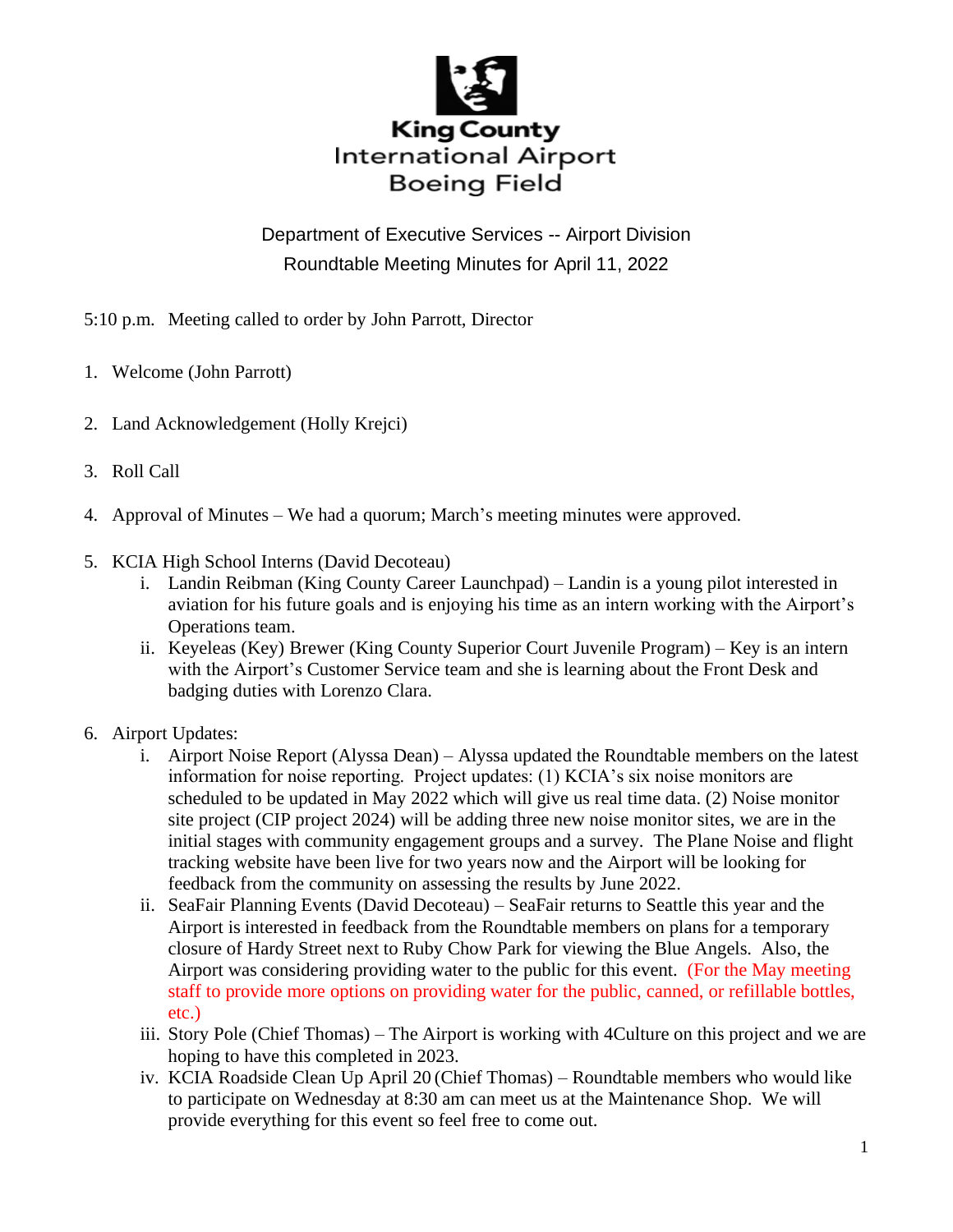- v. Georgetown April  $23<sup>rd</sup>$  Clean Up Event (Chief Thomas) Roundtable members who aren't able to attend the Airport's roadside cleanup on Wednesday can participate in the Duwamish Community Coalition Georgetown/South Park clean up event on Saturday.
- 7. Items for Consideration:
	- i. Memorial Bike Rack (David Decoteau and Davey Pilley) The Airport would like the Roundtable members thoughts on a commemorative bike rack in front of the terminal. This would be designed to remember Mike Colmant who passed away in April 2021. Mike was from Canada and the bike rack stand the Airport had selected resembles the Canadian maple leaf-design. There will also be a plaque recognizing Mike at the site of the bike rack. Joel Funfar made a motion and Ali Lee seconded moving forward with this project and the Airport will provide more information as the project develops
	- ii. Aviator's Memorial (David Decoteau and Chief Thomas) The project is moving forward to recognize pilots from Boeing Field. This will be located at the north end of the Terminal by the water fountain. Holly and Kelly were interested in any minorities or women pilots who could be recognized by this project. Ryan Tomasich shared that the Boeing Historian can provide additional information for the historical pilot community.
- 8. April Calendar of Events:
	- i. KCIA Roundtable Advisory Committee Meeting April  $11<sup>th</sup>$
	- ii. KCIA Roadside Clean Up April 20<sup>th</sup>
	- iii. Georgetown/South Park April 23rd Clean Up Event
- 9. Chair's Report (Kelly Hafner) Kelly reminded the members that if they have questions/comments for Airport leadership to feel free to reach out to them at any time or during the Roundtable meetings. Also, if there are agenda items members would like information on for specific topics to reach out to her and Holly.
- 10. Public Comment: Christian Poulson asked if the Airport was moving to unleaded avgas. John Parrot responded that the Airport's new fuel farm design will be setup for new aviation gas and that we can arrange for a future top on aviation fuels. (We will have a speaker to address this topic at the June Roundtable meeting.)
- 11. New Business -

\*Next meeting will be held on Monday, May 9, 2022

6:10 pm Motion to Adjourn. The motion passed.

*This meeting was attended via Zoom.*

*Roundtable members in attendance: Kelly Hafner, Holly Krejci, Tim Cosgrove, Matt Hayes, Joel Funfar, Eric Lynn, Evan Nelson, Ryan Tomasich, Ed Lutgen, Ali Lee, and Erik Utter.*

*Roundtable excused members: Andy Wegman*